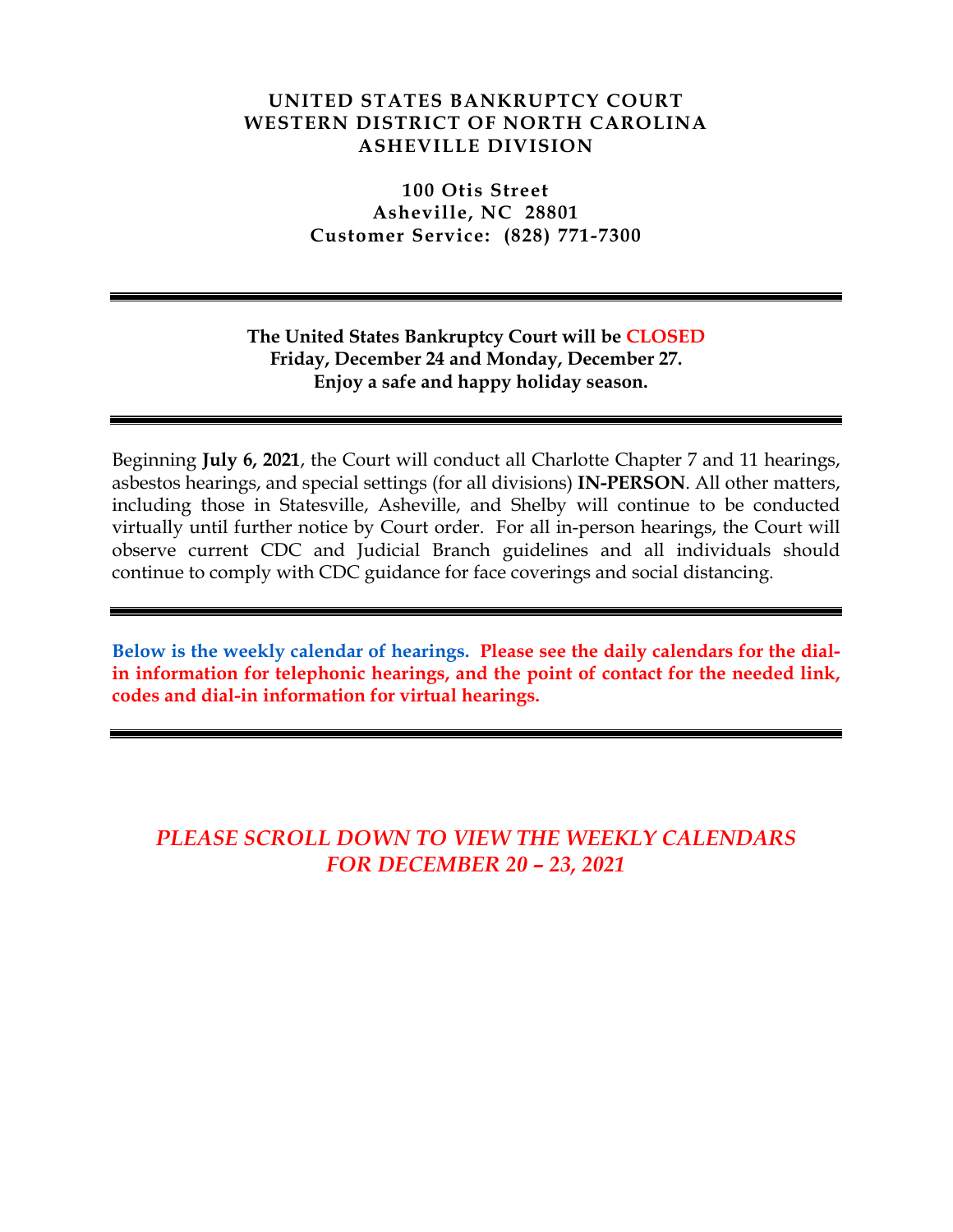# **UNITED STATES BANKRUPTCY COURT WESTERN DISTRICT OF NORTH CAROLINA ASHEVILLE DIVISION**

# **THE HONORABLE GEORGE R. HODGES, PRESIDING**

# *TUESDAY, DECEMBER 21, 2021 Trustee Steven G. Tate*

*9:30 a.m. (Telephonic Hearings) Updated as of December 17, 2021*

| 1) | <b>PROSE</b><br>-------- | 13 Dorothy Beasley-Schniper                  | 21-10174 | <b>Hearing on Trustee's Motion to Dismiss</b><br>Case (30); Debtor's Response (33)   |
|----|--------------------------|----------------------------------------------|----------|--------------------------------------------------------------------------------------|
| 2) | 13<br>HILLIFR            | Jennifer M. Bostick                          | 21-10036 | <b>Hearing on Trustee's Motion to Dismiss</b><br>Case (21)                           |
|    | ---------                |                                              |          |                                                                                      |
| 3) | 13                       | Kenneth L. Dotson<br><b>Rachel S. Dotson</b> | 21-10200 | Court Order for Debtors to Appear and<br><b>Show Cause for Dismissal of Case (7)</b> |
|    | WOOD                     |                                              |          |                                                                                      |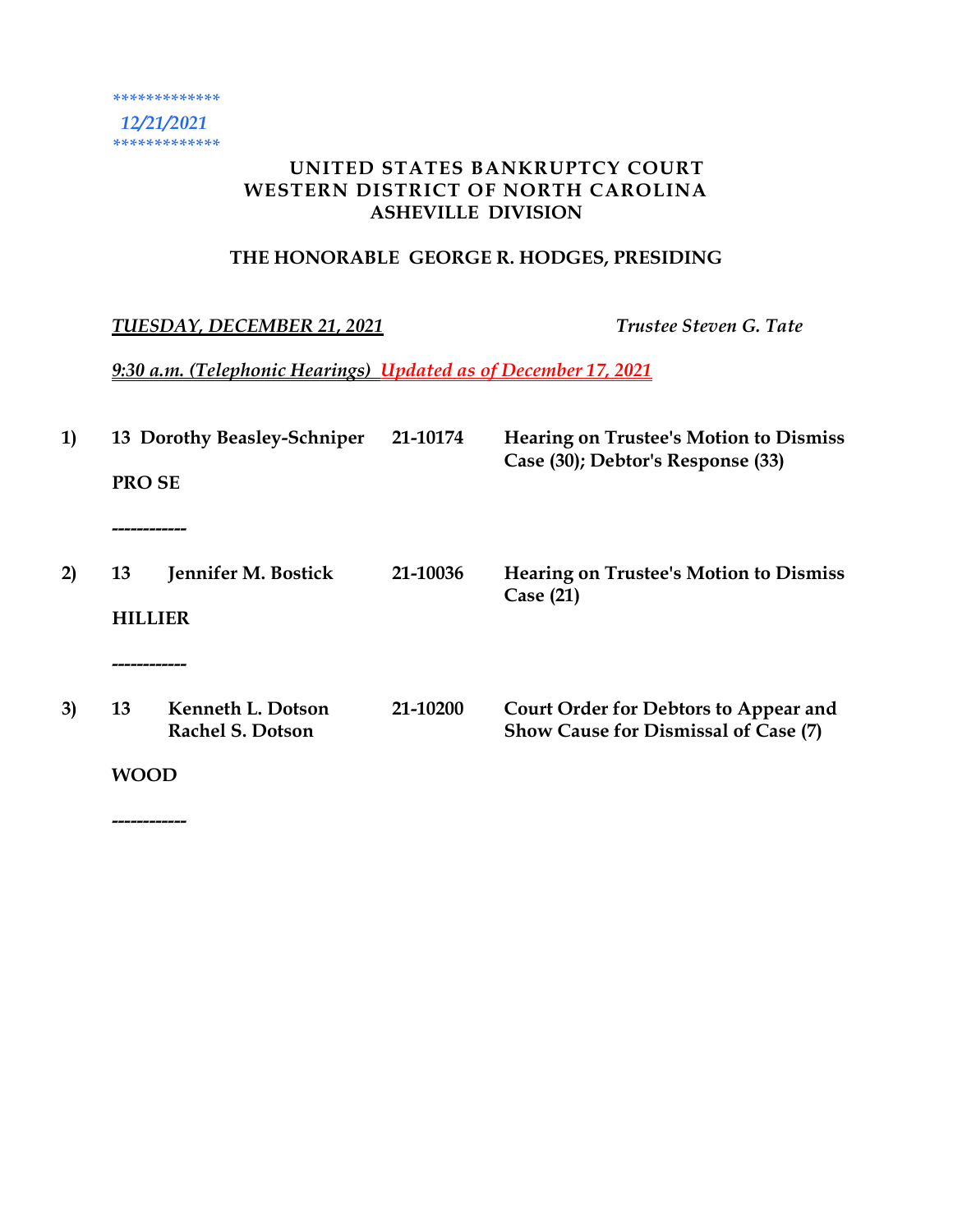| 4) | 13                 | <b>Sherry Frost</b>                    | 21-20023 | 2nd continued hearing on Debtor's<br>Objection to Claim [Proof of Claim of<br>Sherie A. Case and Neita R. White] (18)                                            |
|----|--------------------|----------------------------------------|----------|------------------------------------------------------------------------------------------------------------------------------------------------------------------|
|    |                    |                                        |          | 2nd continued hearing on Objection of<br>Sherie A. Case and Neita R. White to<br>Confirmation of Plan (19/15/4/2); Order<br>[Conditionally] Confirming Plan (25) |
|    |                    |                                        |          | Continued hearing on Objection of<br>Sherie A. Case and Neita R. White to<br>Debtor's Exemptions (21)                                                            |
|    |                    |                                        |          | Continued<br>hearing<br>Trustee's<br>on<br>Objection to Claim (17); Response of<br>Sherie A. Case and Neita R. White (23)                                        |
|    | <b>PELTZ</b>       | <b>PINKSTON</b>                        |          |                                                                                                                                                                  |
| 5) | 13<br><b>PELTZ</b> | <b>James Herbert</b>                   | 18-10107 | <b>Status hearing regrading Order Granting</b><br><b>Motion to sell Real Property (49)</b>                                                                       |
|    |                    | --------------                         |          |                                                                                                                                                                  |
| 6) | 13                 | Michael G. Wood                        | 20-10057 | <b>Continued hearing on Trustee's Motion</b><br>for Review (62)                                                                                                  |
|    |                    | <b>CALLOWAY</b>                        |          |                                                                                                                                                                  |
|    |                    |                                        |          |                                                                                                                                                                  |
| 7) | 13                 | Richard J. Mosley<br>Michell N. Mosley | 20-10143 | 2nd continued hearing on Trustee's<br>Motion to Dismiss Case (64); Debtors'<br>Objection (65)                                                                    |
|    |                    | <b>CALLOWAY</b>                        |          |                                                                                                                                                                  |
|    |                    |                                        |          |                                                                                                                                                                  |
| 8) | 13                 | Eric E. Robinson                       | 16-10387 | 2nd continued hearing<br>on Trustee's<br>Motion to Dismiss or to Modify Plan                                                                                     |
|    | <b>MOORE</b>       |                                        |          | (41)                                                                                                                                                             |
|    |                    |                                        |          |                                                                                                                                                                  |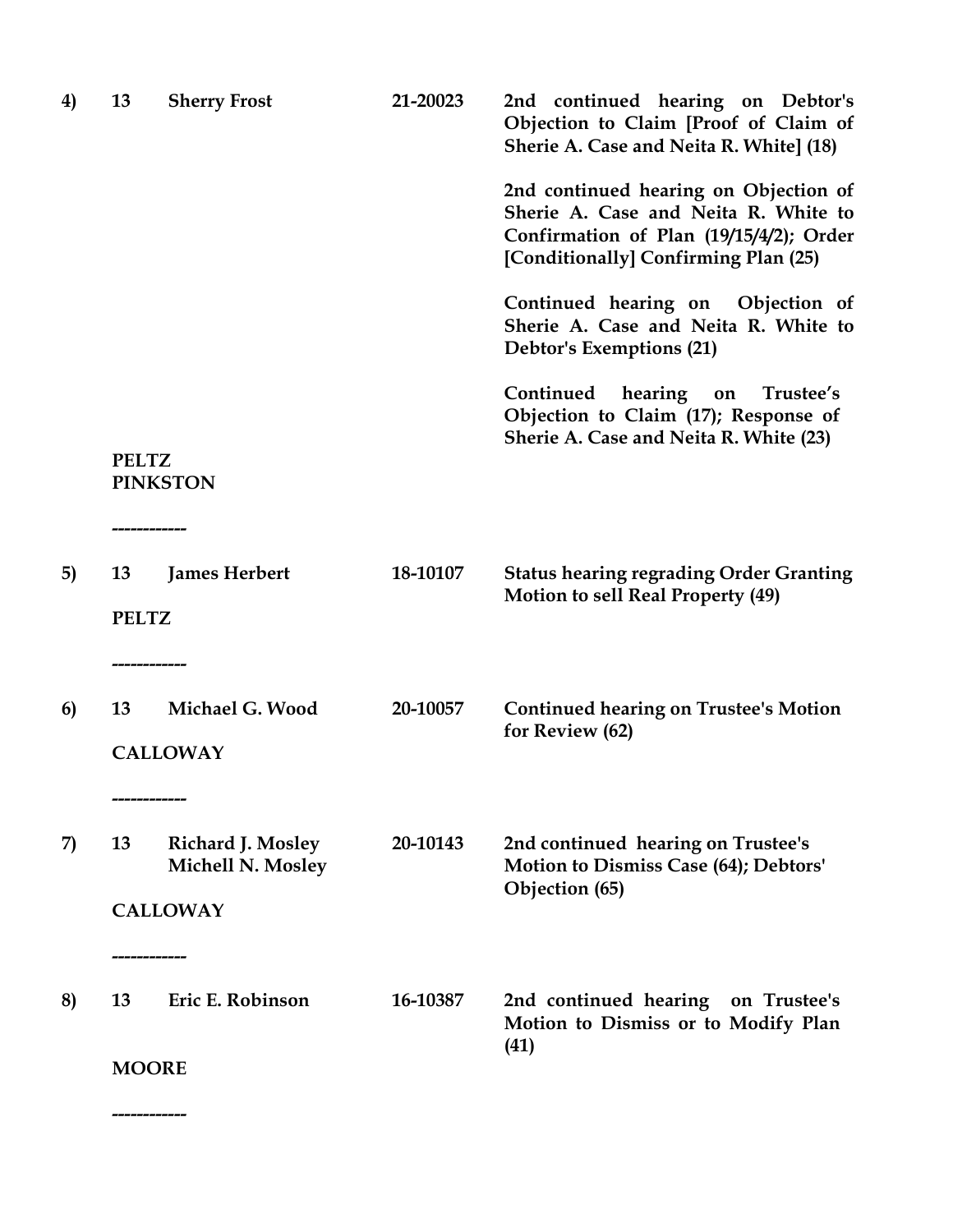| 9)  | 13                                              | <b>Gerald Kanyok</b>              | 19-10411 | 9th continued hearing on Motion of<br>Reverse Mortgage Funding, LLC for<br>Relief from the Automatic Stay and Co-<br>Debtor Stay or, in the Alternative,<br>Adequate Protection (52); Debtor's<br>Response (53) |
|-----|-------------------------------------------------|-----------------------------------|----------|-----------------------------------------------------------------------------------------------------------------------------------------------------------------------------------------------------------------|
|     | <b>MOORE</b><br><b>HARRIS</b><br>-------------- |                                   |          | 2nd continued hearing on Trustee's<br><b>Motion to Dismiss Case (61)</b>                                                                                                                                        |
| 10) | 13<br><b>MOORE</b>                              | Cynthia G. Gibson                 | 21-20006 | 3rd continued<br>hearing<br>on<br>Trustee's Objection to Confirmation<br>of Plan; Motion to Dismiss (21/3)                                                                                                      |
| 11) | 13<br><b>MOSLEY</b><br><b>REDMAN</b>            | Tonya M. Moneymaker               | 19-10009 | 2nd continued hearing on Debtor's<br>Objection to Claim of Wilmington<br>Savings Fund Society [Proof of Claim<br>No. 11] (41); Response of Wilmington<br><b>Savings Fund Society (44)</b>                       |
|     | -----------                                     |                                   |          |                                                                                                                                                                                                                 |
| 12) | 13<br><b>MOSLEY</b><br><b>MENK</b>              | Jeffrey R. Gazda<br>Lisa C. Gazda | 21-10074 | <b>Status hearing on Order Resolving</b><br><b>Motion to Determine Validity of</b><br><b>Payment Change (38)</b>                                                                                                |
|     |                                                 |                                   |          |                                                                                                                                                                                                                 |
| 13) | 13                                              | Sheila A. Trantham                | 21-10178 | Hearing on Trustee's Objection to<br><b>Confirmation of Plan; Motion to</b><br>Dismiss (13/3); Brief in Support of<br><b>Confirmation (15)</b>                                                                  |
|     | <b>MOSLEY</b>                                   |                                   |          |                                                                                                                                                                                                                 |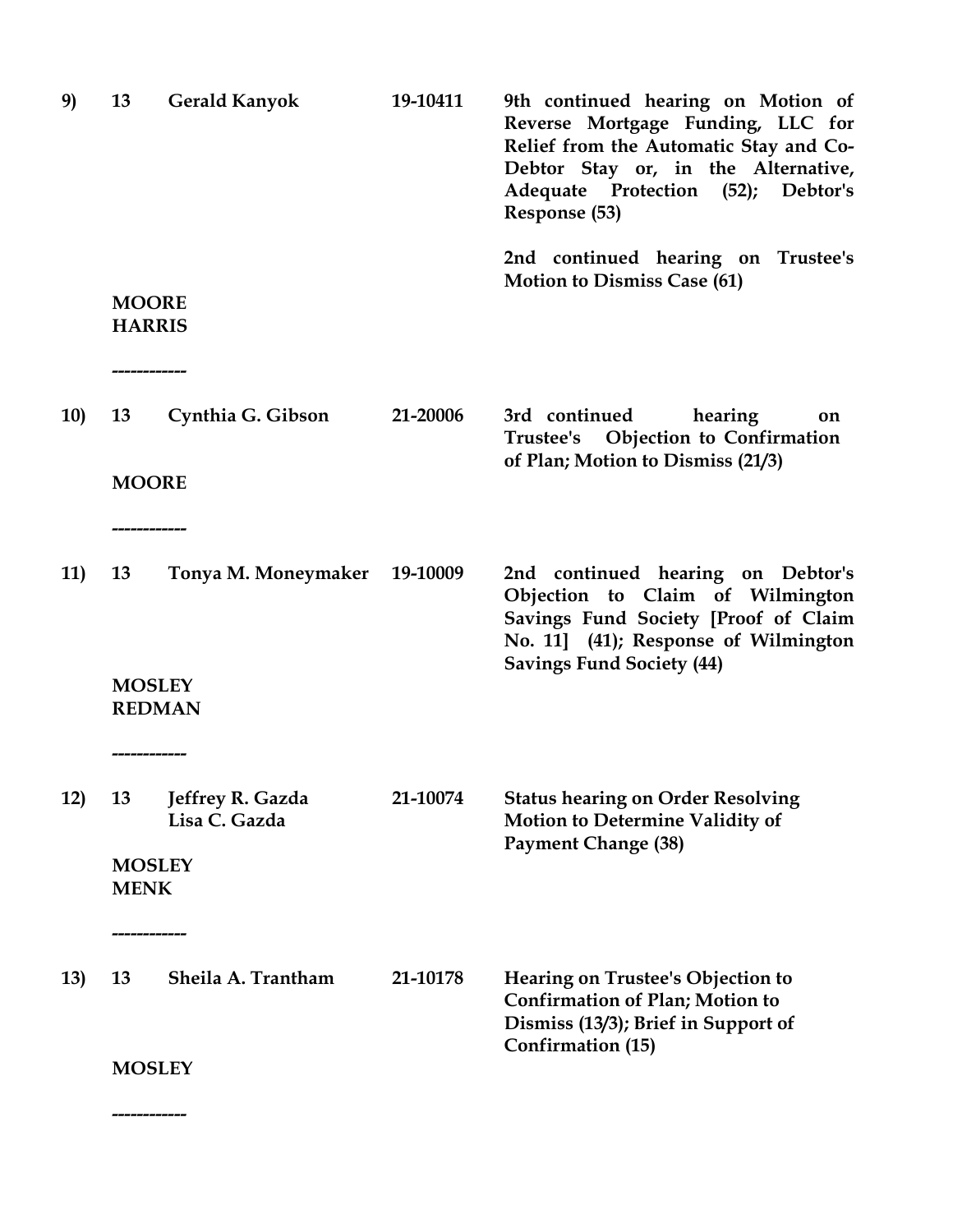| 14)        | 13<br>--------------- | Kelly D. Williams<br><b>LEONARD</b>                     | 16-10526 | <b>Hearing on Debtors Motion to Modify</b><br>Plan(57)                                                                        |
|------------|-----------------------|---------------------------------------------------------|----------|-------------------------------------------------------------------------------------------------------------------------------|
| 15)        | 13                    | <b>Andrew F. Stor</b>                                   | 17-20021 | 2nd continued hearing on Trustee's<br><b>Motion to Dismiss or Modify (25)</b><br><b>Status Hearing on Order Allowing Sale</b> |
|            |                       | <b>LEONARD</b>                                          |          | of Real Property (30)                                                                                                         |
| <b>16)</b> | 13                    | ---------<br>Lorenzo J. Glenn<br><b>LEONARD</b>         | 18-10038 | <b>Hearing on Debtor's Motion to</b><br>Complete Chapter 13 Plan (30);<br>Trustee's Response (31)                             |
| 17)        | ------------<br>13    | <b>Cathleen L. Stout</b><br><b>LEONARD</b>              | 18-20092 | <b>Hearing on Debtor's Motion to Modify</b><br>Plan (28); ); Trustee's Response (31)                                          |
| <b>18)</b> | ------------<br>13    | Thomas J. McDowell<br><b>CARRUTHERS</b>                 | 17-10517 | 2nd continued hearing on Trustee's<br><b>Motion to Modify Plan (53); Debtor's</b><br>Response (57)                            |
| 19)        | 13                    | -----------<br>Jennifer H. Kennedy<br><b>CARRUTHERS</b> | 18-10142 | 2nd continued hearing on Trustee's<br><b>Motion to Dismiss Case (43)</b>                                                      |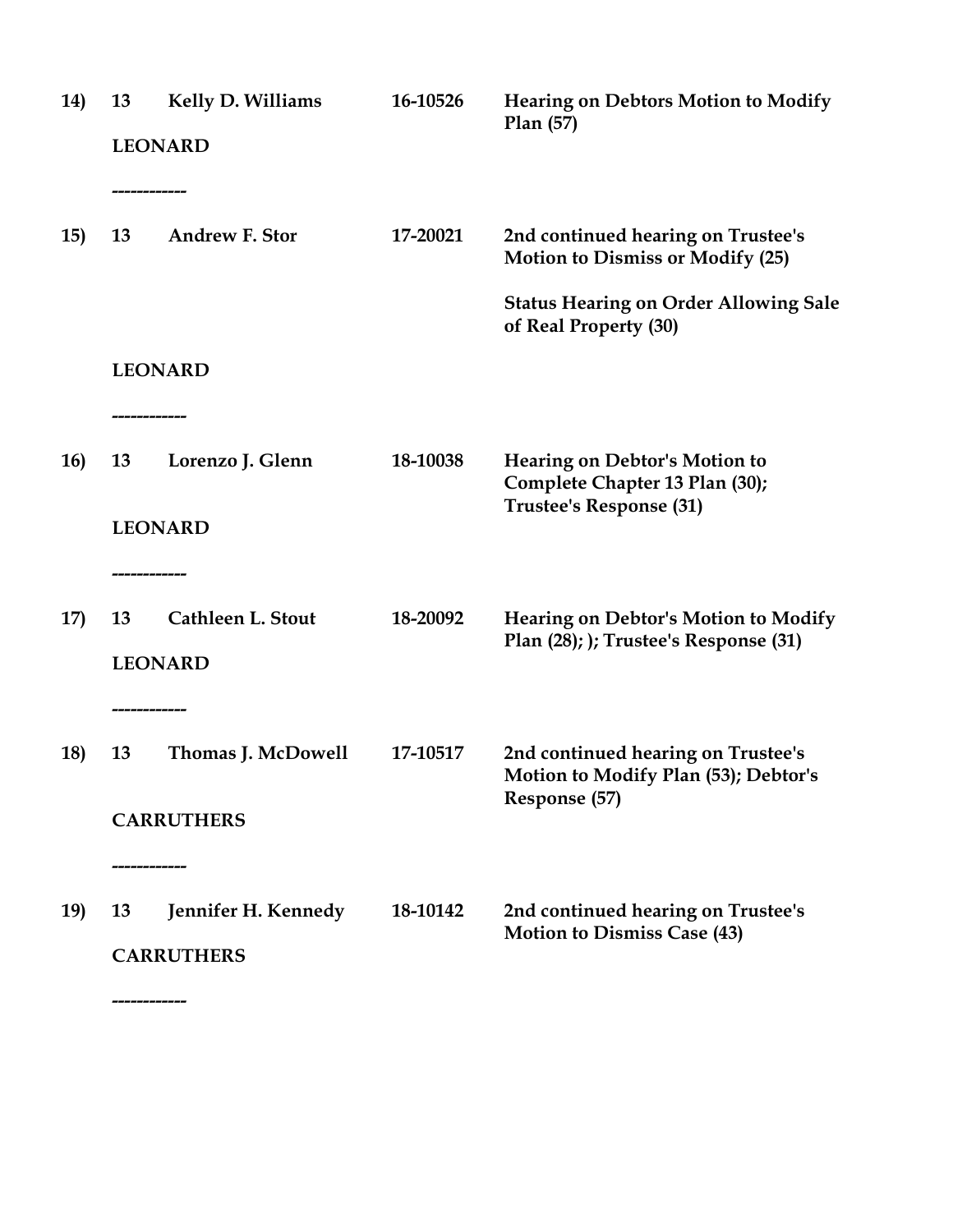| 20) | 13                 | Juan Figueroa                              | 18-10188 | <b>Hearing on Trustee's Motion to Dismiss</b><br>Case $(46)$         |
|-----|--------------------|--------------------------------------------|----------|----------------------------------------------------------------------|
|     |                    | <b>CARRUTHERS</b>                          |          |                                                                      |
| 21) | ------------<br>13 | Angela L. Smith                            | 18-10318 | <b>Hearing on Trustee's Motion to Dismiss</b><br>Case $(41)$         |
|     |                    | <b>CARRUTHERS</b>                          |          |                                                                      |
|     |                    |                                            |          |                                                                      |
| 22) | 13                 | <b>Charles F. Tucker</b><br>Mary W. Tucker | 16-10523 | <b>Continued hearing on Trustee's Motion</b><br>to Dismiss Case (40) |
|     |                    | <b>BEN PITTS</b>                           |          |                                                                      |
|     | -------------      |                                            |          |                                                                      |
| 23) | 13                 | Lewis F. Phillips                          | 18-10533 | <b>Hearing on Trustee's Motion to Dismiss</b><br>Case $(48)$         |
|     |                    | <b>BEN PITTS</b>                           |          |                                                                      |
|     | ---------------    |                                            |          |                                                                      |
| 24) | 13                 | Cecil Johnson<br>Teresa M. Johnson         | 18-20016 | <b>Hearing on Trustee's Motion to Dismiss</b><br>Case (58)           |
|     |                    | <b>BEN PITTS</b>                           |          |                                                                      |
|     | -------------      |                                            |          |                                                                      |
| 25) | 13                 | Joseph S. Vinson<br>Patricia A. Vinson     | 18-20034 | Hearing on Trustee's Motion to Dismiss<br>Case $(24)$                |
|     |                    | <b>BEN PITTS</b>                           |          |                                                                      |
|     |                    |                                            |          |                                                                      |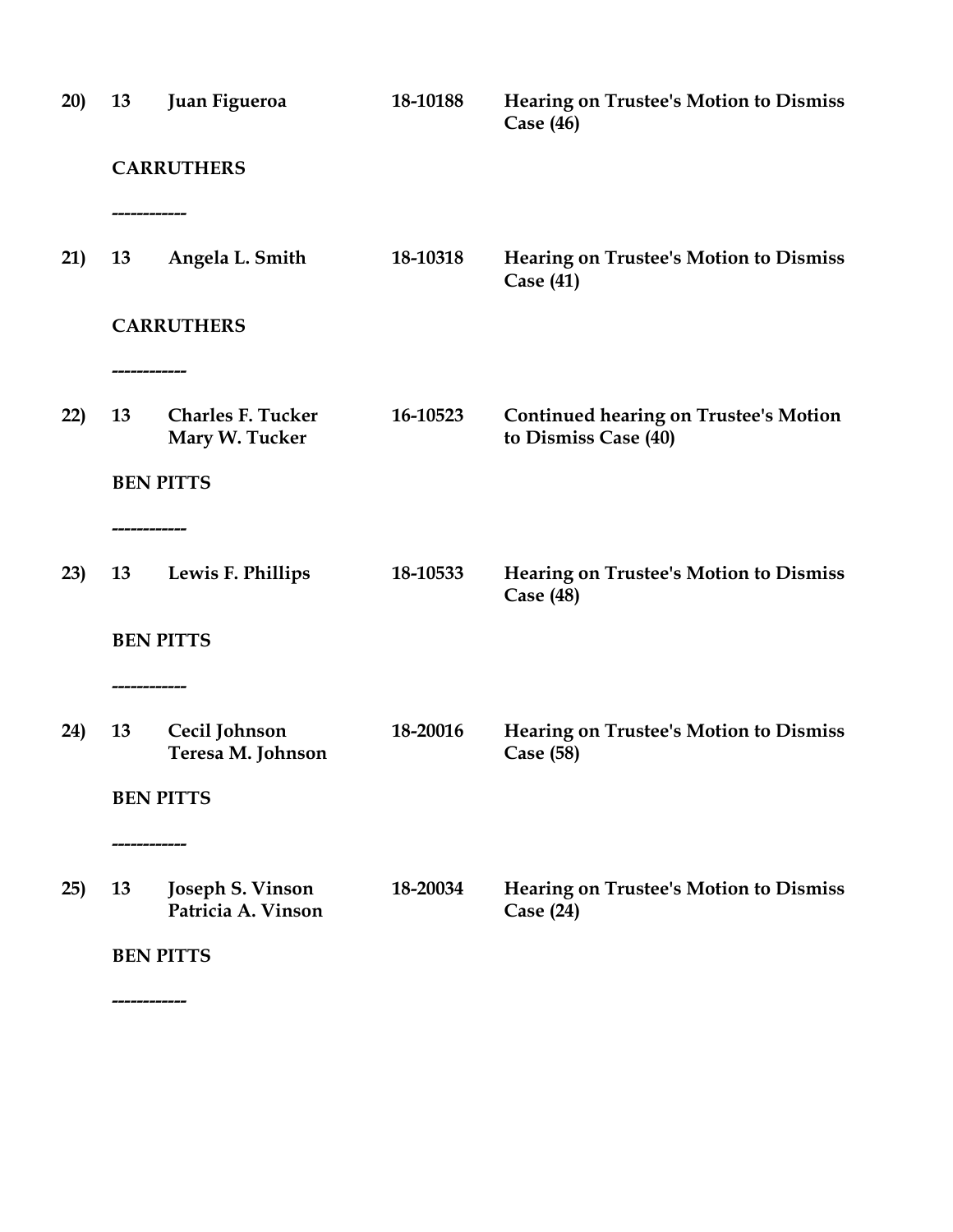| 26)        | 13                           | James P. Winker, Jr.<br><b>Stephanie A. Winker</b> | 19-10263 | <b>Continued hearing on Trustee's Motion</b><br>to Dismiss Case (17)                                                                       |
|------------|------------------------------|----------------------------------------------------|----------|--------------------------------------------------------------------------------------------------------------------------------------------|
|            |                              |                                                    |          | Debtors'<br>Motion<br>Hearing<br>for<br>on<br>Modification of Chapter 13 Plan (21);<br><b>Trustee's Response (22)</b>                      |
|            | -------------                | <b>BEN PITTS</b>                                   |          |                                                                                                                                            |
| 27)        | 13                           | <b>Clarence R. Robinson</b><br>Martha B. Robinson  | 19-10451 | <b>Hearing on Debtors' Motion for</b><br><b>Modification of Chapter 13 Plan -</b><br>Early Payoff (32, 30); Trustee's<br>Response (34)     |
|            | ------------                 | <b>BEN PITTS</b>                                   |          |                                                                                                                                            |
| 28)        | 13                           | Doloros S. Paschall                                | 21-10170 | Continued hearing on Objection of<br>Cenlar, FSB to Confirmation of Debtor's<br>Proposed Plan (13/2)                                       |
|            | <b>HEDRICK</b>               | <b>BEN PITTS</b>                                   |          |                                                                                                                                            |
| 29)        | 13                           | Leroy D. Banks<br>Mary S. Banks                    | 16-10420 | <b>Hearing on Trustee's Motion to Dismiss</b><br>Case (39)                                                                                 |
|            | <b>HAY</b>                   |                                                    |          |                                                                                                                                            |
| <b>30)</b> | 13                           | April B. Ledford                                   | 17-10250 | Continued<br>hearing<br>Trustee's<br>on<br>Motion<br>to Modify Plan (58); Response of<br>Nationstar Mortgage, LLC d/b/a Mr.<br>Cooper (59) |
|            | <b>HAY</b><br><b>HEDRICK</b> |                                                    |          |                                                                                                                                            |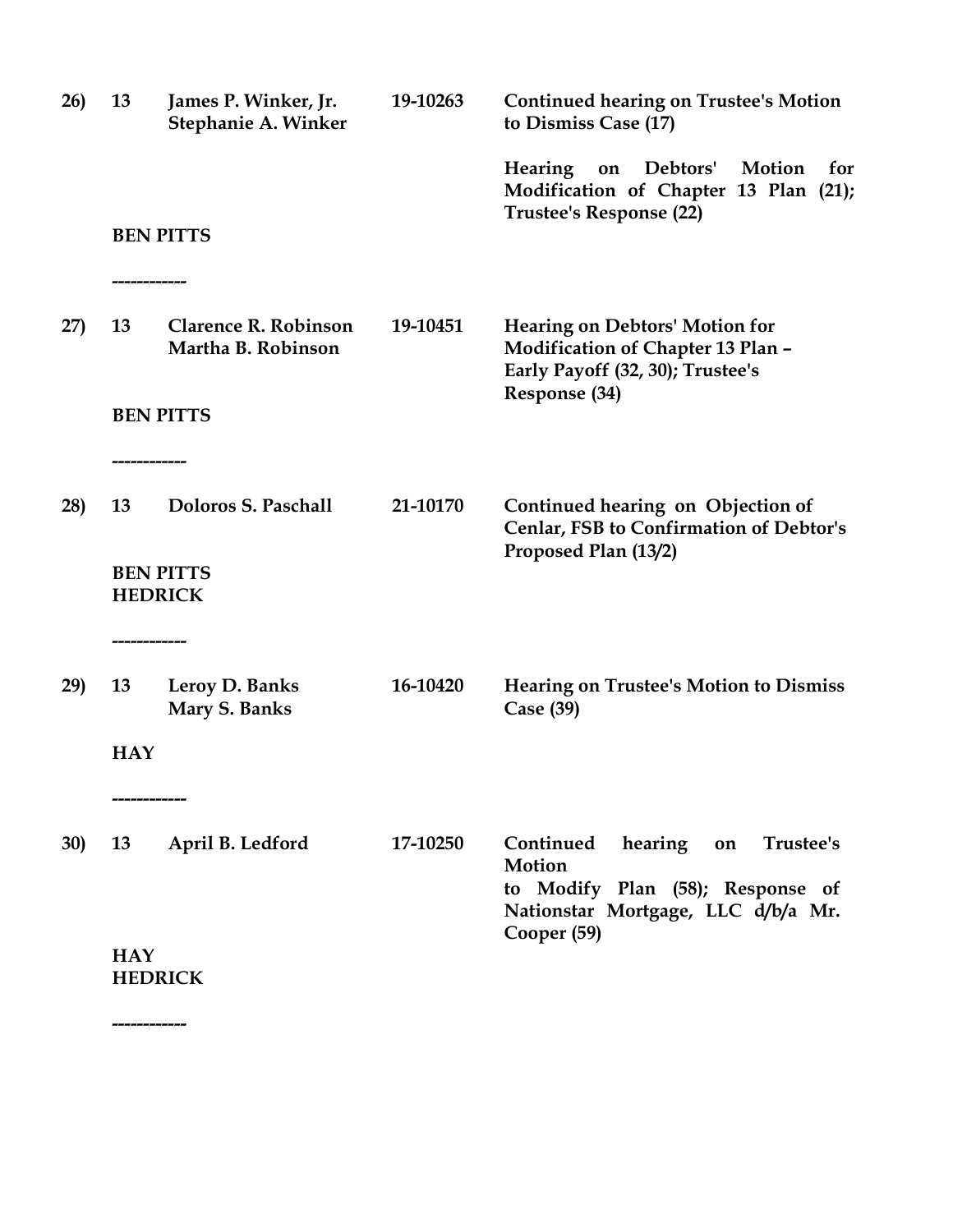| 31)        | 13                          | Drew D. Schnyder                                        | 17-10381 | <b>Hearing on Motion of Bank of America</b><br>for Relief from Automatic Stay (Real<br>Property) and Co-Debtor Stay or, in the<br>Alternative, Adequate Protection (57);<br>Debtor's Response (58) |
|------------|-----------------------------|---------------------------------------------------------|----------|----------------------------------------------------------------------------------------------------------------------------------------------------------------------------------------------------|
|            | <b>HAY</b><br><b>VINING</b> |                                                         |          |                                                                                                                                                                                                    |
| 32)        | 13<br><b>HAY</b>            | Vernon R. Branson                                       | 17-20010 | <b>Continued hearing on Trustee's Motion</b><br>to Dismiss Case (32)                                                                                                                               |
| 33)        | 13                          | <b>Bernard K. McDowell</b><br><b>Sharon D. McDowell</b> | 18-10430 | <b>Hearing on Trustee's Motion to Dismiss</b><br>Case $(33)$                                                                                                                                       |
|            | <b>HAY</b>                  |                                                         |          | Hearing on Debtors' Motion to Approve<br>Settlement (35); Trustee's Response (36)                                                                                                                  |
| 34)        | 13<br><b>HAY</b>            | Erwin D. Sims                                           | 19-20010 | 3rd continued hearing on Trustee's<br><b>Motion to Dismiss Case (34)</b>                                                                                                                           |
| 35)        | 13                          | Kathy A. Waites                                         | 20-10097 | 2nd continued hearing on Trustee's<br><b>Motion to Dismiss Case or to Modify</b><br>Plan(28)                                                                                                       |
|            | <b>HAY</b>                  |                                                         |          |                                                                                                                                                                                                    |
| <b>36)</b> | 13                          | <b>Preston L. Tinsley</b><br><b>Suzanne L. Tinsley</b>  | 20-10139 | <b>Continued hearing on Trustee's Motion</b><br>for Review (43)                                                                                                                                    |
|            | <b>HAY</b>                  |                                                         |          |                                                                                                                                                                                                    |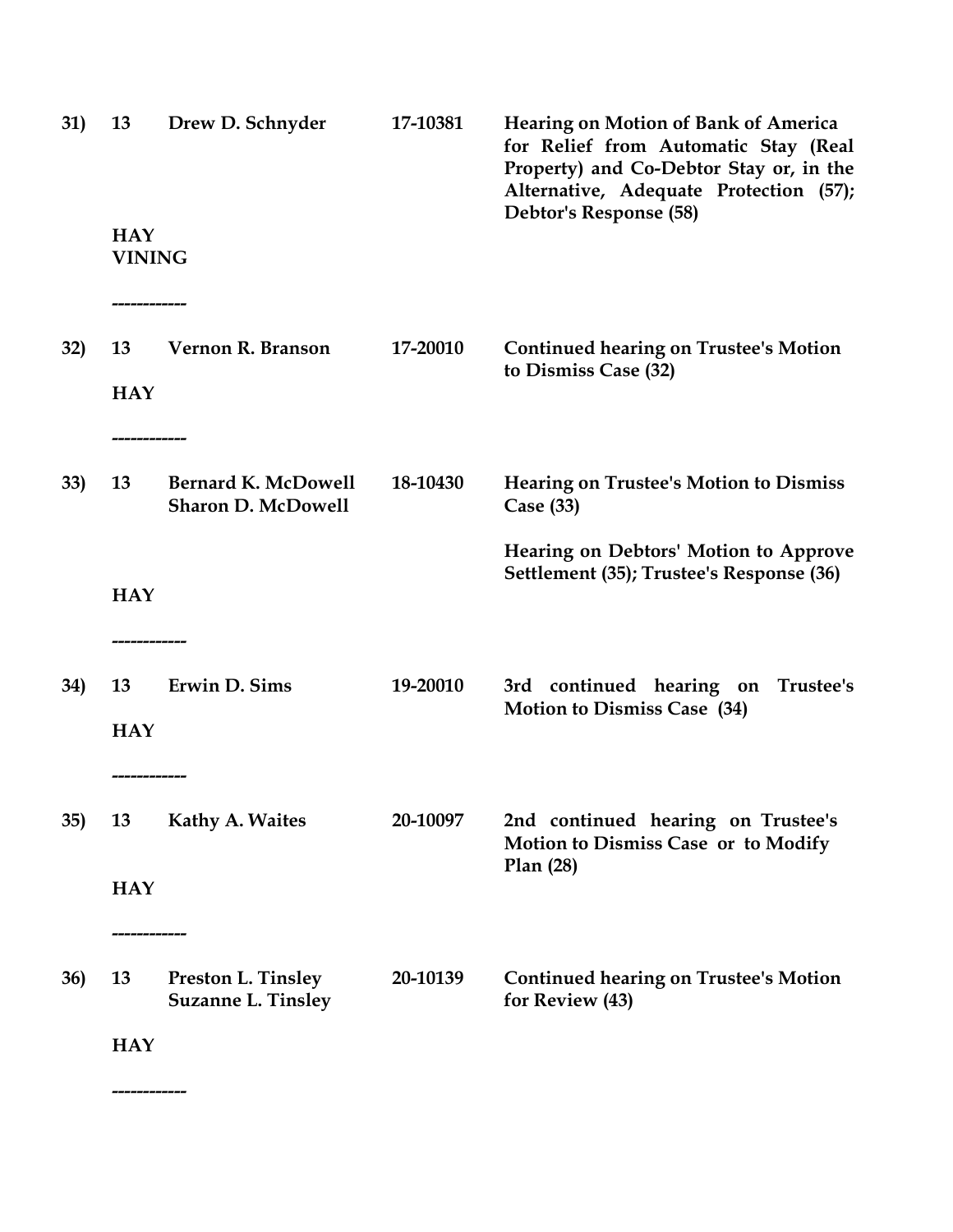| 37) | 13<br><b>HAY</b>          | Marshall L. Brown                     | 20-10346 | <b>Hearing on Trustee's Motion to Dismiss</b><br>Case $(17)$                                                                                                                                                                                                                   |
|-----|---------------------------|---------------------------------------|----------|--------------------------------------------------------------------------------------------------------------------------------------------------------------------------------------------------------------------------------------------------------------------------------|
|     |                           | ----------                            |          |                                                                                                                                                                                                                                                                                |
| 38) | 13                        | Thomas J. Redden<br>Carolyn A. Redden | 21-10168 | Hearing on Trustee's Objection to<br><b>Confirmation of Plan; Motion to Dismiss</b><br>(13/6)                                                                                                                                                                                  |
|     | <b>HAY</b><br>----------- |                                       |          |                                                                                                                                                                                                                                                                                |
| 39) | 13                        | <b>William N. Stewart</b>             | 21-20016 | 3rd continued hearing on Trustee's<br>Objection to Confirmation of Plan;<br>Motion to Dismiss<br>$(12/11/2)$ ; Order<br>Regarding Objection to Confirmation<br>and Motion to Dismiss (17)                                                                                      |
|     |                           |                                       |          | 3rd continued hearing on Objection of<br>First Southwestern Financial Services,<br>LLC to Confirmation of Plan (13/11/2)                                                                                                                                                       |
|     |                           |                                       |          | Continued hearing on Motion of First<br>Southwestern Financial Services, LLC<br>for Relief from the Automatic Stay, for<br>Application of 11 U.S.C. § 362(e) and/or,<br>the<br>Alternative, for Adequate<br>in<br>Protection and Motion for Relief from<br>Co-Debtor Stay (19) |
|     | <b>HAY</b>                | <b>PINKSTON</b>                       |          | Hearing on Debtor's Objection to Claims<br>(20)                                                                                                                                                                                                                                |

**\*\*\*\*\*\*\*\*\*\*\*\*\*\*\*\*\*\***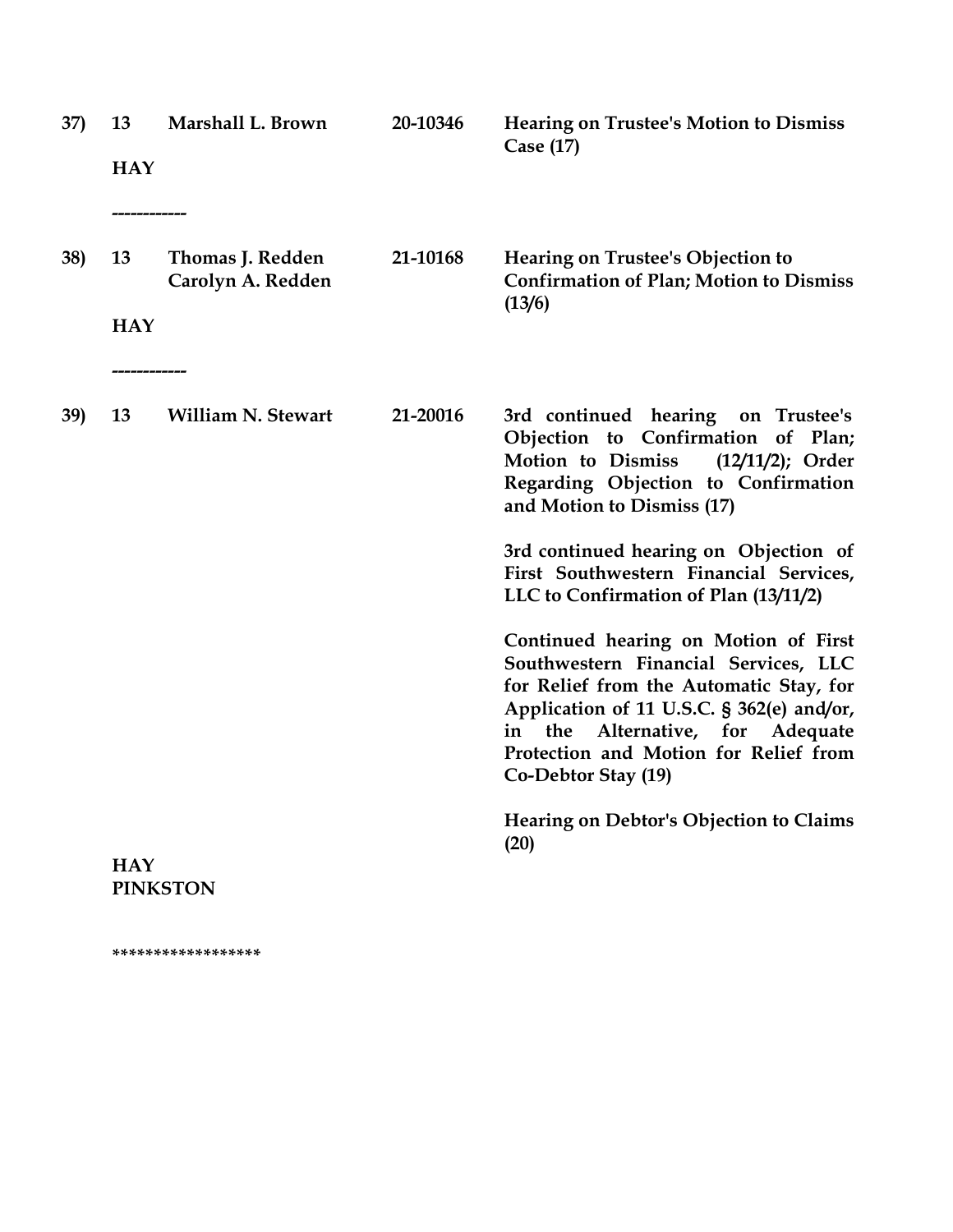### **UNITED STATES BANKRUPTCY COURT WESTERN DISTRICT OF NORTH CAROLINA ASHEVILLE DIVISION**

#### **THE HONORABLE GEORGE R. HODGES, PRESIDING**

#### *WEDNESDAY, DECEMBER 22, 2021*

## *9:30 a.m. (Telephonic Hearings)*

| <b>1</b> | 11         | <b>Classic Acquisitions,</b><br><b>LLC</b> | 21-10164 | <b>Continued hearing on Debtor's Motion</b><br>for Final Order Authorizing Debtor-in<br>Possession Financing (47); Trustee's<br>(58); Joinder of the<br>Response<br><b>Bankruptcy Administrator to Trustee's</b> |
|----------|------------|--------------------------------------------|----------|------------------------------------------------------------------------------------------------------------------------------------------------------------------------------------------------------------------|
|          | <b>HAY</b> | <b>MARTIN, TR.</b>                         |          | Response (59)                                                                                                                                                                                                    |

**ABEL**

| 2) | 11 East West AVL Dev, LLC | 21-10134 | 4th continued final<br>hearing on<br>Debtor's Motion to Use Cash Collateral<br>(18); Interim Objection of Pantheon<br>Capital Advisors, Inc. (28); Fourth<br><b>Interim Order Authorizing Use of Cash</b><br>Collateral (67) |  |  |
|----|---------------------------|----------|------------------------------------------------------------------------------------------------------------------------------------------------------------------------------------------------------------------------------|--|--|
|    |                           |          | 3rd continued hearing on Debtor's<br>Motion for Authority to Enter into<br>Management Contract (23); Trustee's<br>Objection (37); Objection of Pantheon<br>Capital Advisors, Inc. (38)                                       |  |  |
|    |                           |          | 3rd continued Subchapter V Status<br>Conference (10); Pre-Status Conference<br>Report (35)                                                                                                                                   |  |  |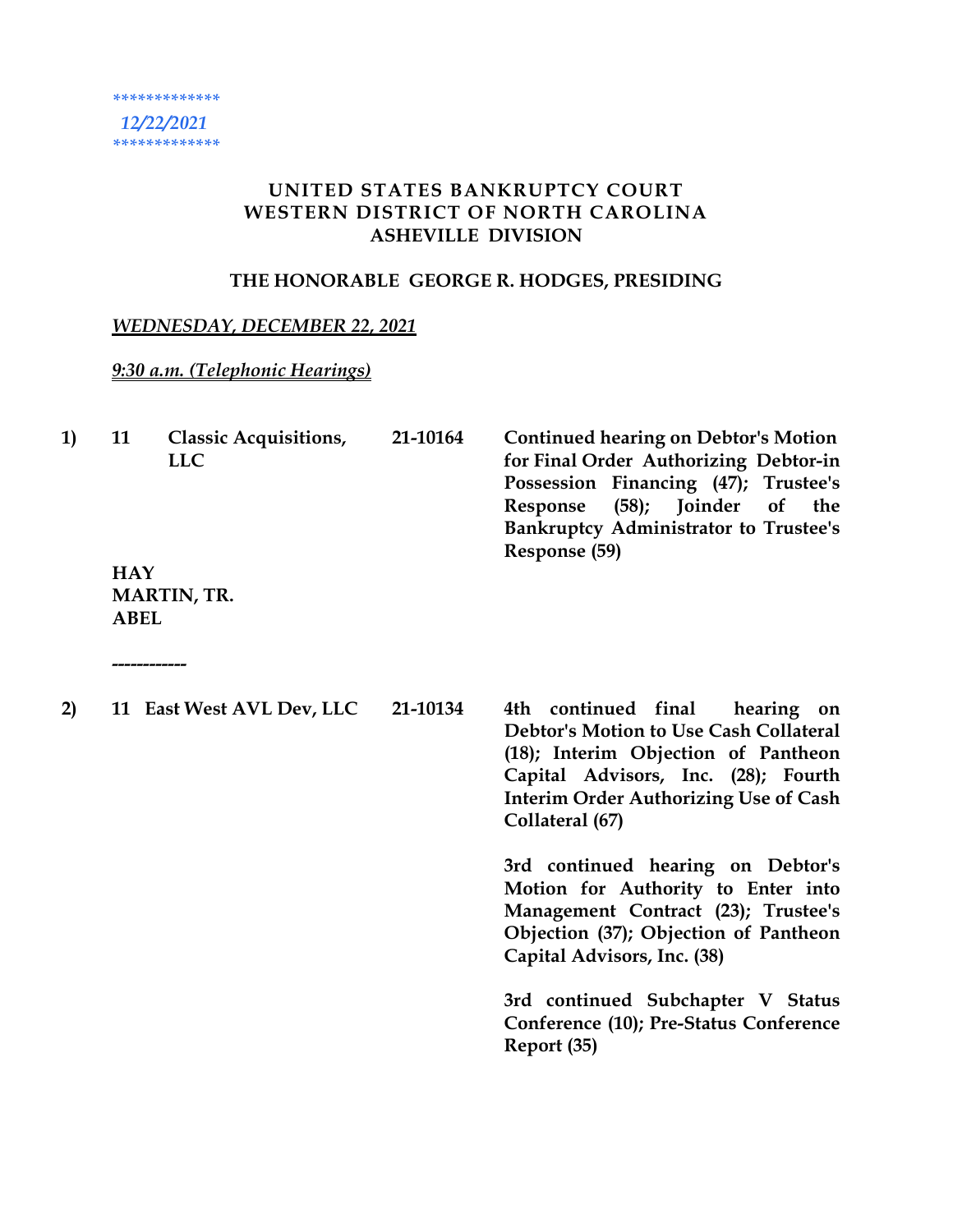**Continued Confirmation hearing (51)**

**SIEGMUND / BRUMBAUGH MARTINEZ, TR. BUNDA**

**------------**

**3) 11 The Spice Must Flow, LLC 21-10135 4th continued hearing for final** 

**hearing on Debtor's Motion to Use Cash Collateral (19); Response and Objection of PS Funding, Inc. (31); Interim Objection of Pantheon Capital Advisors, Inc. (32); Fourth Interim Order Authorizing Use of Cash Collateral (69)**

**3rd continued hearing on Debtor's Motion for Authority to Enter into Management Services Agreement (25); Response and Objection of PS Funding, Inc. (39); Objection of Pantheon Capital Advisors, Inc. (40)** 

**3rd continued hearing for Subchapter V Status Conference (8); Pre-Status Conference Report (37)**

**Continued confirmation hearing (51); Objection of U.S. Bank, National Association (59); Objection of PS Funding Inc. (60)**

**SIEGMUND / BRUMBAUGH MARTINEZ, TR. PINKSTON BUNDA PARROTT**

**------------**

**4) 11 18 Brennan Broke Me, 21-10142 2nd continued hearing on Motion of PS** 

 **LLC Funding, Inc. for Adequate Protection and Relief from the Automatic Stay (19)**

**SIEGMUND / BRUMBAUGH MARTINEZ, TR. PINKSTON \*\*\*\*\*\*\*\*\*\*\*\*\*\*\*\*\*\***